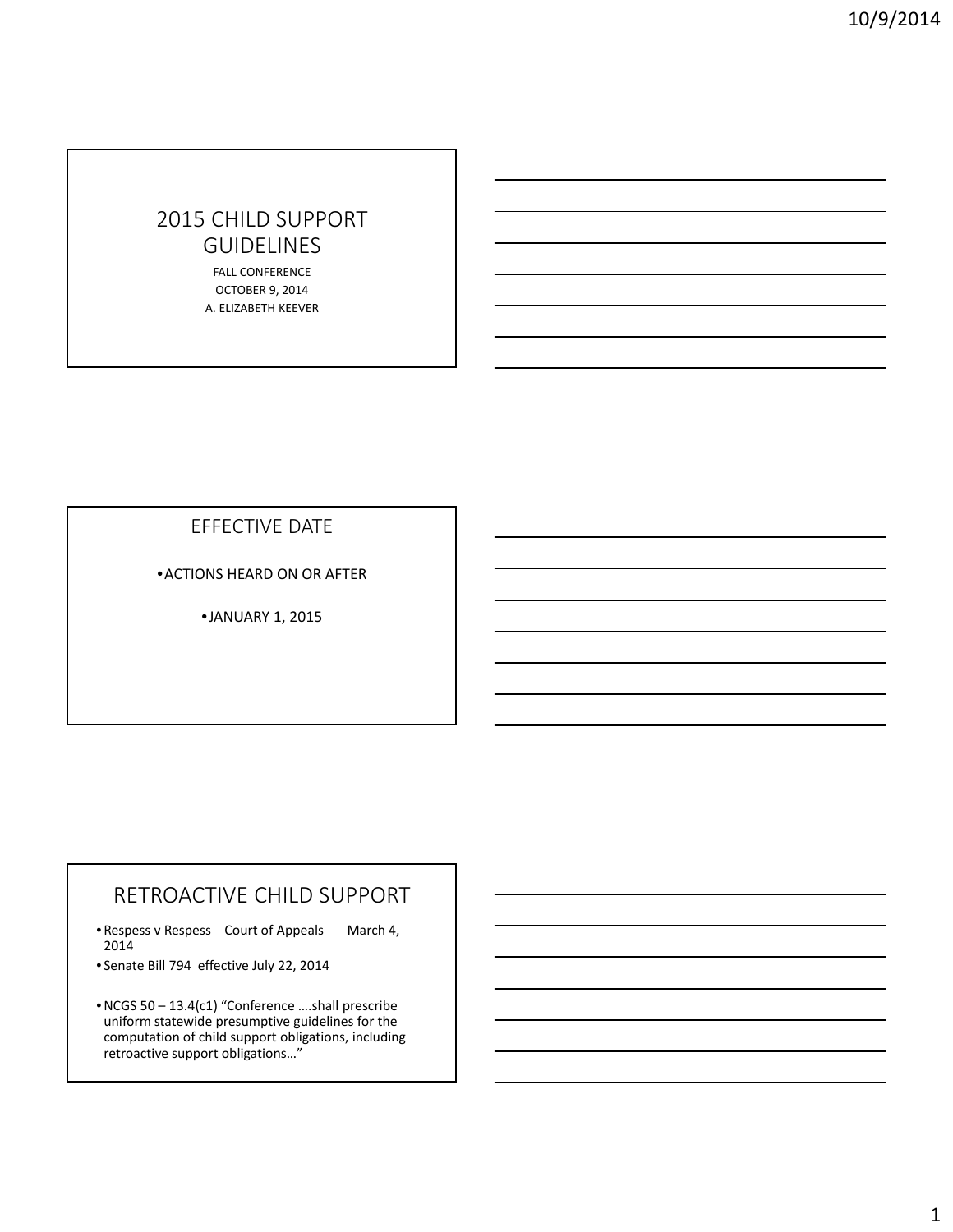## SELF SUPPORT RESERVE

•2014 Federal Poverty Level

 $•973/net$  per month = 1097/gross

 $•1150 - 50 = 1100$  per month gross

#### ASSUMPTIONS AND EXPENSES

- Parent receiving support also claims the tax exemption for child
- Federal earned income credit
- Shared custody
- Deviation from guidelines or allocation of exemptions

## INCOME

- •Adoption Assistance Benefits
- •Veterans' Administration Dependent Benefits
- •When the benefit received based on the obligor's disability or retirement exceeds the child support amount owed by the obligor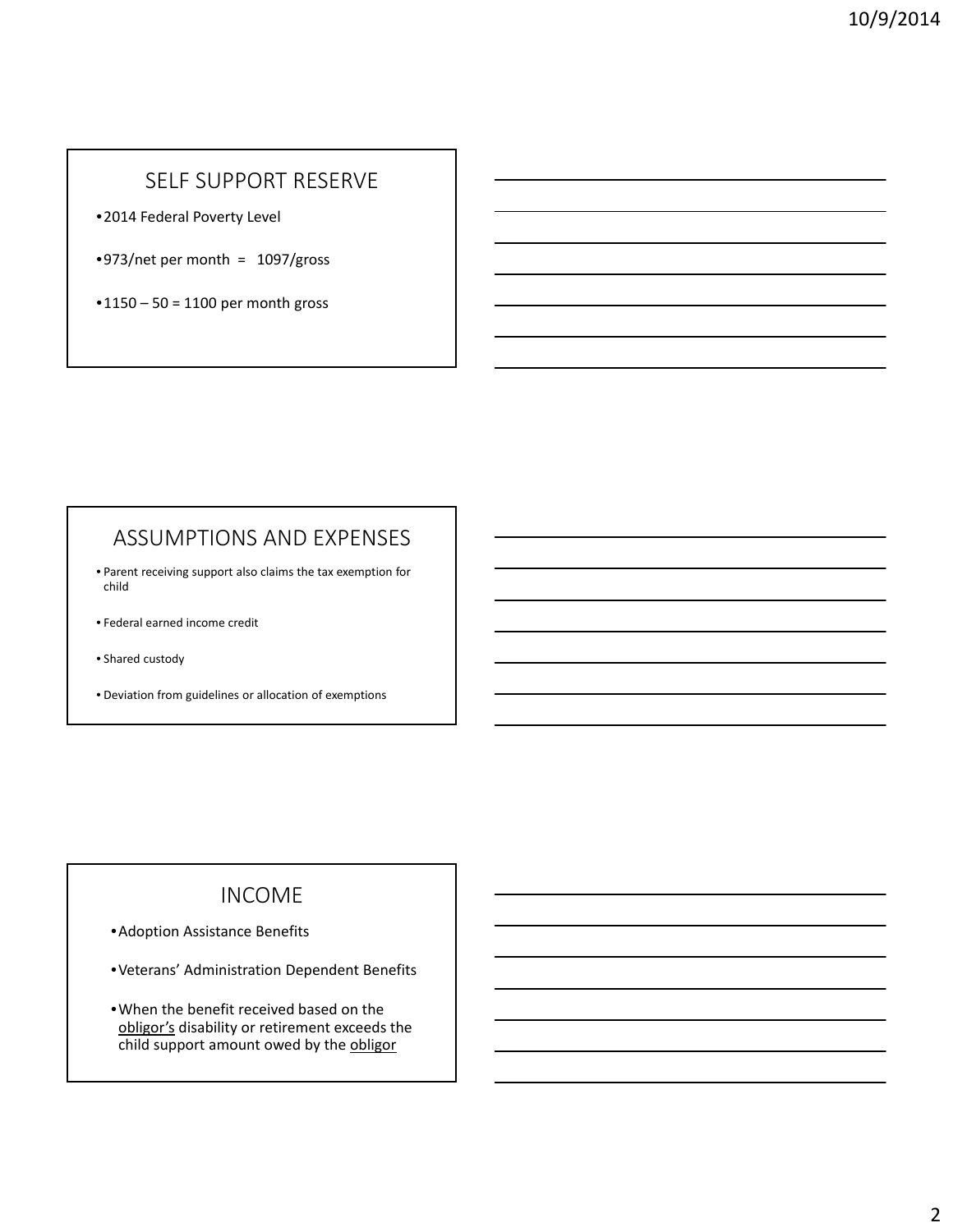### INCOME

•Imputing income when the parent is the primary custodian of a child under 3 who is the subject of the child support being determined.

## EXISTING CHILD SUPPORT OBLIGATIONS

- Ongoing payments for other children ‐ per order or voluntary
- To be considered when determining new order or modification of any order
- Regardless of order of birth of children or date of entry of order

#### OTHER ORDERS

•Alimony payments to any person ‐ not deductible from gross income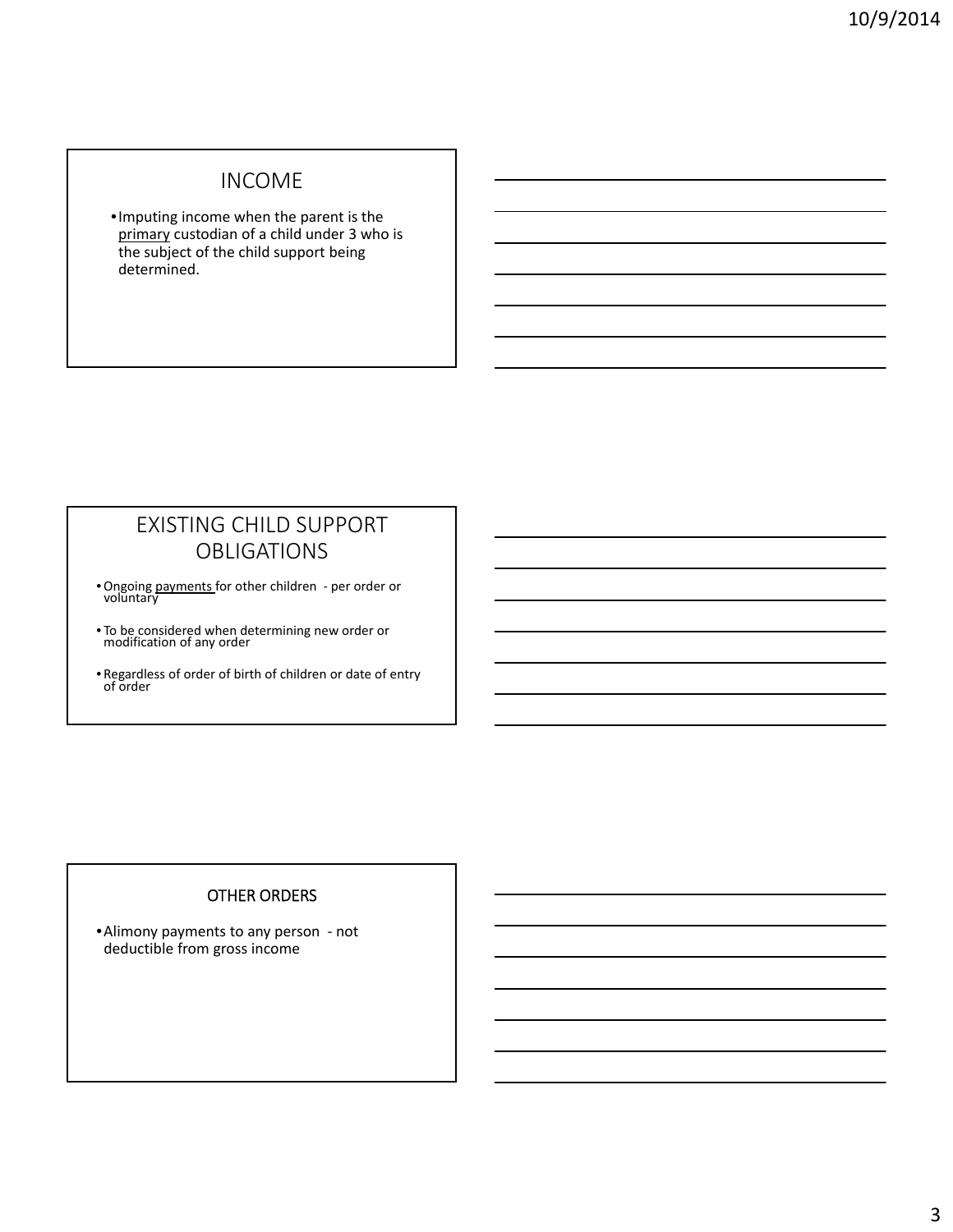# CHILD CARE COSTS

- Child care costs for children of order are added to basic child support obligation at 100% of cost
- Child care cost related to employment or job search
- Child care tax credits no longer automatically considered
- May choose to deviate based on evidence of receipt of actual child care credits

## HEALTH INSURANCE AND HEALTH CARE COSTS

• What is reasonable cost for health insurance?

• Employer provided health insurance, NCGS 50‐13.11(a1), and federal regulations

• What role does the Affordable Care Act play?

#### WORKSHEETS

•Worksheet A ‐ primary custody definition

•'243 nights or more during the year'